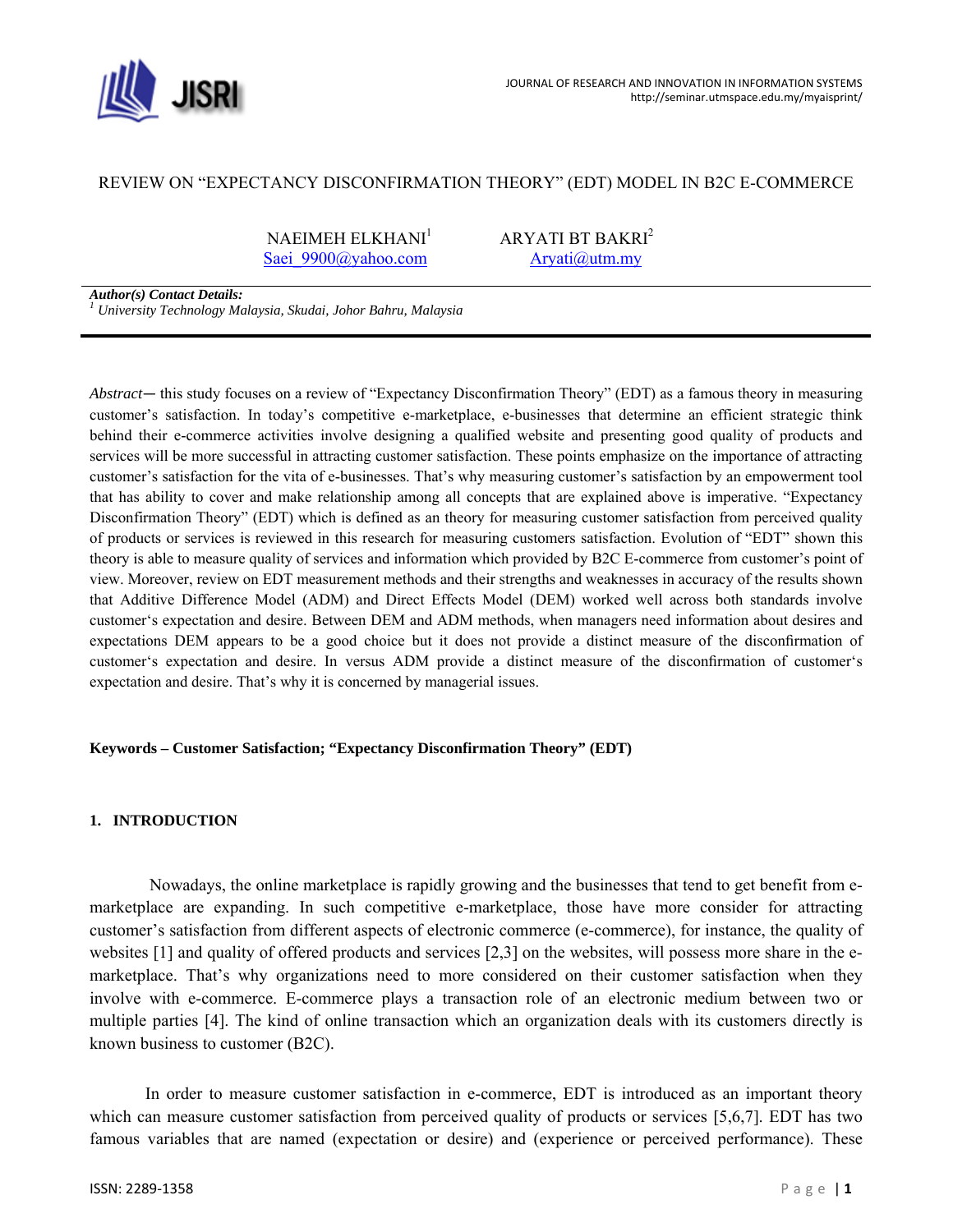

variables are defined in two different time periods. (Expectation or desire) are related to the pre-purchase time period that a customer has intial expectaion or desire about a specific performance such as quality of products or services. (Experience or perceived performance) are related to the after-purchase time period that the customer gets the experience after perceiving a real performance such as quality of a specific productor service. The difference between initial expectation or desire and perceived experience or performance is known as disinformation of expectation or desire [5,7,8].

 The result of this difference, means disconfirmation of expectation or desire can be positive or negative.When customer's perceived performance about the quality of specific product or service is better than customer's expectation or desire,the positive disconfirmation will ocure.At the same way, when customers perceives the performance worse than what they expected or desired about the quality of specific product or service,the negative disconfirmation will emerge.According to [9] positive disconfirmation will lead to customersatisfaction and negative disconfirmation means perceived performance of products or services couldn't attract customer satisfaction.

 EDT has been applied by many researchers in different fields for better understanding of customer's expectations and requirements for attracting their satisfaction, such as marketing [5,10,11,12], tourism [13] , Psychology [14], information technology [8,15,16,17,18], repurchase behavior and retention [8,17,19,20] and airline industry [21,22].

 For evaluating customer satisfaction from quality of website, product and services, EDT according to its natural competences can fulfill the responsibility of measuring customer satisfaction [5,7,19].

 EDT has a psychological nature that can evaluate customer satisfaction from presented information on the first level [23] and can evaluate customer satisfaction from presented quality of products and services in the second and third level [5,6,7].

This study attempts to fulfill three objectives in this review involve:

- Review on the evolution of EDT model and identify its capabilities in measuring customer satisfaction.
- Review on different measurement methods of EDT.
- Choosing an appropriate measurement method in EDT from E-commerce management's point of view.

## **2. LITERATURE REVIEW**

## **2.1 History of Cognitive Dissonance theory (CDT)**

 Expectancy Disconfirmation Theory (EDT) is conducted on the base of Cognitive Dissonance theory (CDT) that is introduced in 1957 by Leon Festinger; therefore a literature of CDT is reviewed in this section before review on the definition of EDT and its applications.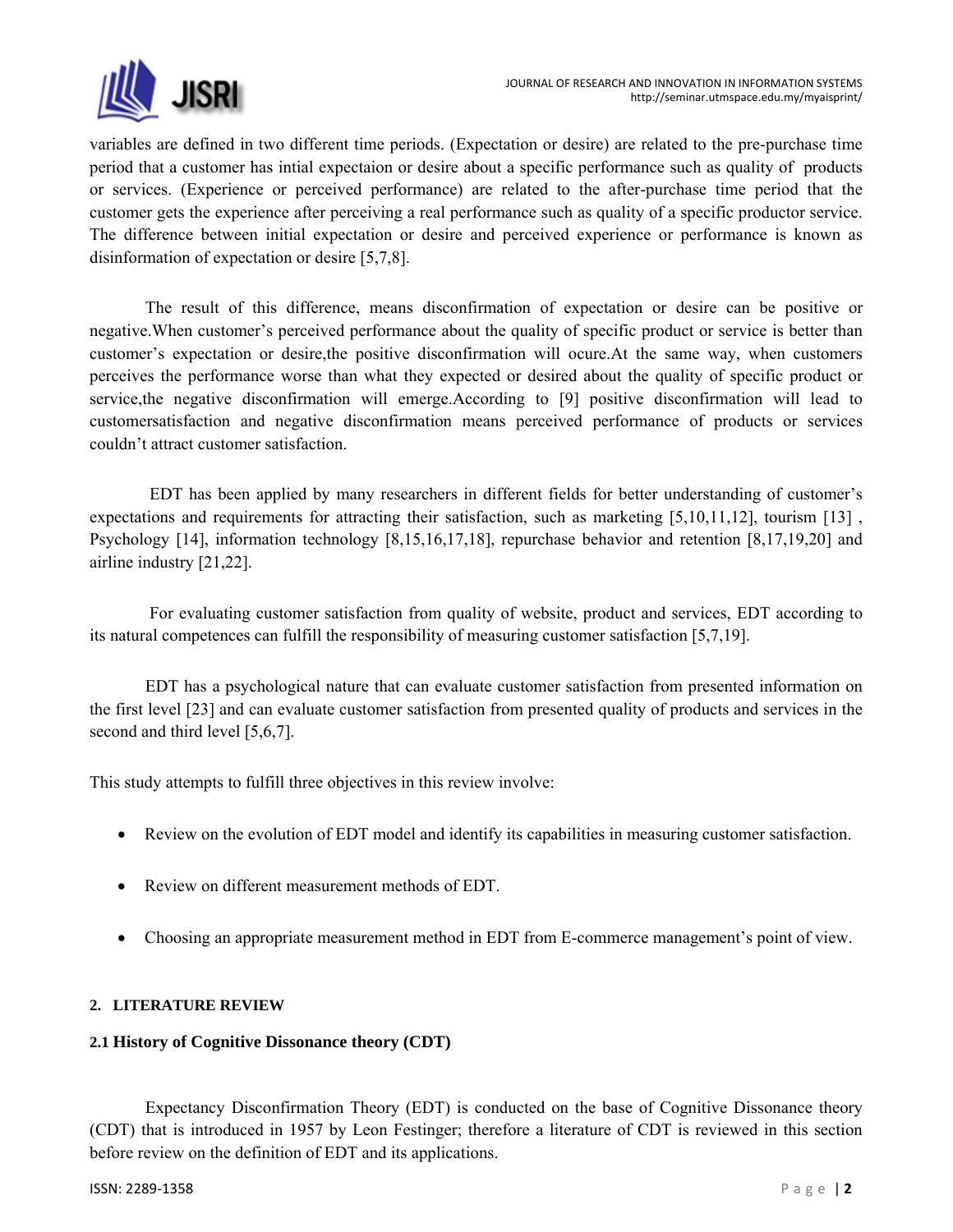

 Leon Festinger in 1957, proposed Cognitive Dissonance theory (CDT) that defines a dissonance between cognition of something and its reality. Perceived dissonance causes to change a person's idea about a specific cognition [8]. This change has psychological reason, because feeling the dissonance between whatever a person has taught about qualification of something and what he/she realize from actual performance is unpleased and make discomfort in person's mind and this uncomfortable feel encourage the person to change her/his idea about cognition [24]. Festinger (1957) named this discomfort feel as dissonance.

 A person for moderate the dissonance's unpleasant feel, try to decrease the dissonance which is occurred from the difference between two kinds of cognition as initial cognition of something and what is happened in real world. Psychologically, a person attempts to enhance the significance of consonant cognition and reduce the significance of dissonant cognitions in his/her mind, it means summation of consonant cognitions and subtraction of dissonant cognitions [24].

 On the other hand, normally persons resistant in versus change. They are willing to change their attitude just when they have the least resistance to alter their idea. This kind of resistance is volunteer to change and can reduce dissonance feel of cognition [24]. Reducing dissonance of cognitions by responsible, encourage the persons to change their remaining idea about dissonance. For promoting a person's satisfaction feel about something or a performance, reducing the dissonance feel of cognition has significant importance [25].

 In summary, CDT is a theory for matching the person's expectation of something or a performance with what he/she experience about this thing or this performance in real world. Dissonance between the expectation and experience cause an unpleasant feel that according to human's psychology, the persons demonstrate the least resistance for reducing dissonance feel and are willing to align their expectation and experience, if the difference or dissonance between their expectation and experience don't be fundamental [26].

# **2.2 Evolution of EDT**

 Expectancy Disconfirmation Theory (EDT) is built on the base of (CDT) definition. (EDT) can measure customer's satisfaction from difference between customer's expectation and experience in perceived products or services [5,7,19]. Figure 2.1 is shown the first model of EDT which is proposed by [11].



Figure 2.1: First EDT model [5]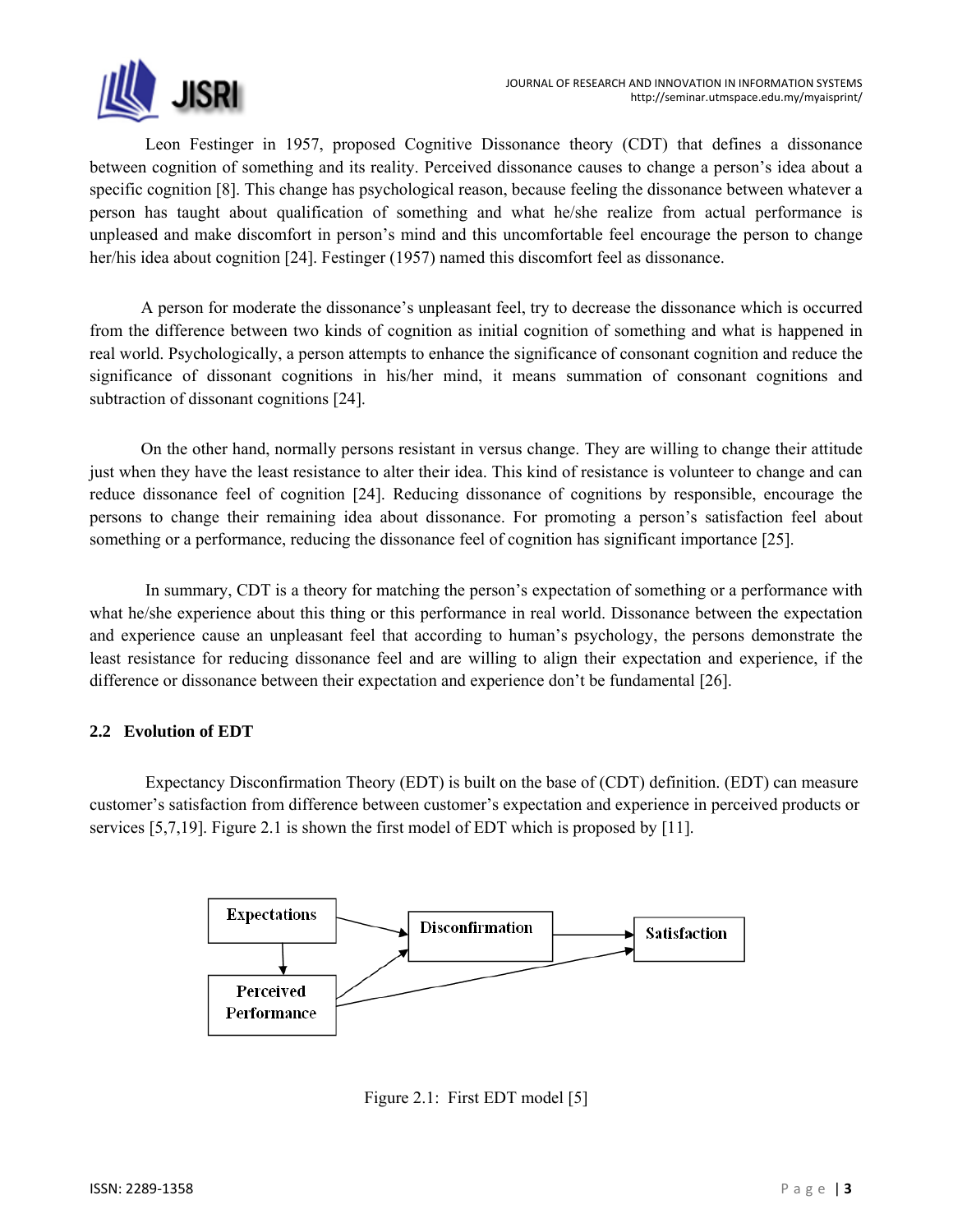

This model is consists of four elements: expectations, perceived performance, Disconfirmation, and satisfaction as following description:

 **Expectations** define customer's anticipates about performance of products and services [27]. EDT has ability to define multiple manners of customers in purchase process. First, the customers have an initial expectation according to their previous experience with using specific product or service. Expectation of this kind of customers which repurchase from a specific business is more near to reality. Second, the new customers that don't have a first-hand experience about performance of product or services and for the first time they purchase from a specific business. The initial expectation of this kind of customers is consist of feedbacks that they receive from other customers, advertising or mass media [28].

 **Perceived performance** indicates customer's experience after using products or services that can be better or worse than customer's expectation [23]. Both kind of these customers who has first-hand experience or don't have first-hand experience will use purchased products or offered services for a while and can realize actual quality of presented products or services by the business.

 **Disconfirmation** is defined as the difference between customer's initial expectation and observed actual performance [8]. According to literature, disconfirmation is divided to three types consist of positive disconfirmation, negative disconfirmation and simple disconfirmation.

When actual performance of specific product or services can't meet customer's expectation, negative disconfirmation will occur and leads to customer's dissatisfaction. Positive disconfirmation will lead to customer's satisfaction, if perceived performance of specific product or services are able to exceed customer's satisfaction. Finally, when there isn't any difference between customer's expectation and actual performance of specific product or services, means perceived performance is equal with expectation and simple confirmation is occurred [5,12]. There is some arguing in literature in definition of simple confirmation. While some researchers believe satisfaction is the result of simple confirmation [29], others suggest that state of neither satisfaction nor dissatisfaction lead to simple satisfaction [30].

[23] Proposed a model that shows information satisfaction is one of the customer's satisfaction items. This model is shown in Figure 2.2.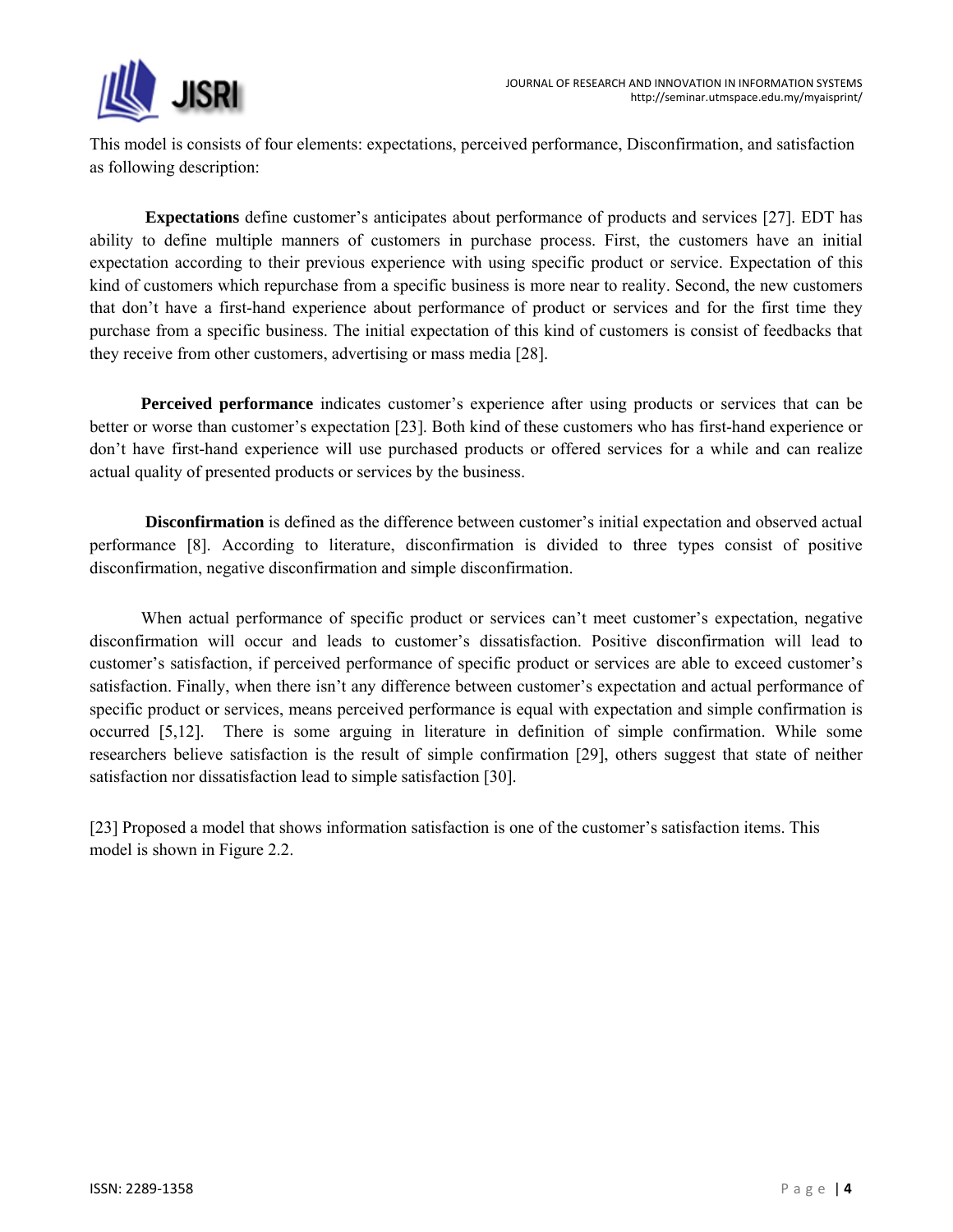



Figure 2.2: EDT model which present information satisfaction [23]

 According to this model of EDT, satisfying customers is not limited to expectation of products or services. Rather than these factors, satisfying customer from perceived information is the first step that can attract customer's trust to offered products and services by business.

 If they realize that perceived information of product or service satisfy their initial expectations, then occurred positive disconfirmation leads to their satisfaction. In versus, if the perceived information of products or services doesn't match with their initial satisfaction, then negative disconfirmation leads to their dissatisfaction.

 [7] Divided customer's demands to two concepts consist of "expectations" and "desires". "Expectations" are defined as a set of standards that predict expectations and anticipates of customer about specific product or service [31,32,33].On the other hand, "desires "are defined as a set of attributes that present more value to the customers [23]. Figure 2.3 shows the impact of "Expectations" and "desires "on perceived performance in EDT model.

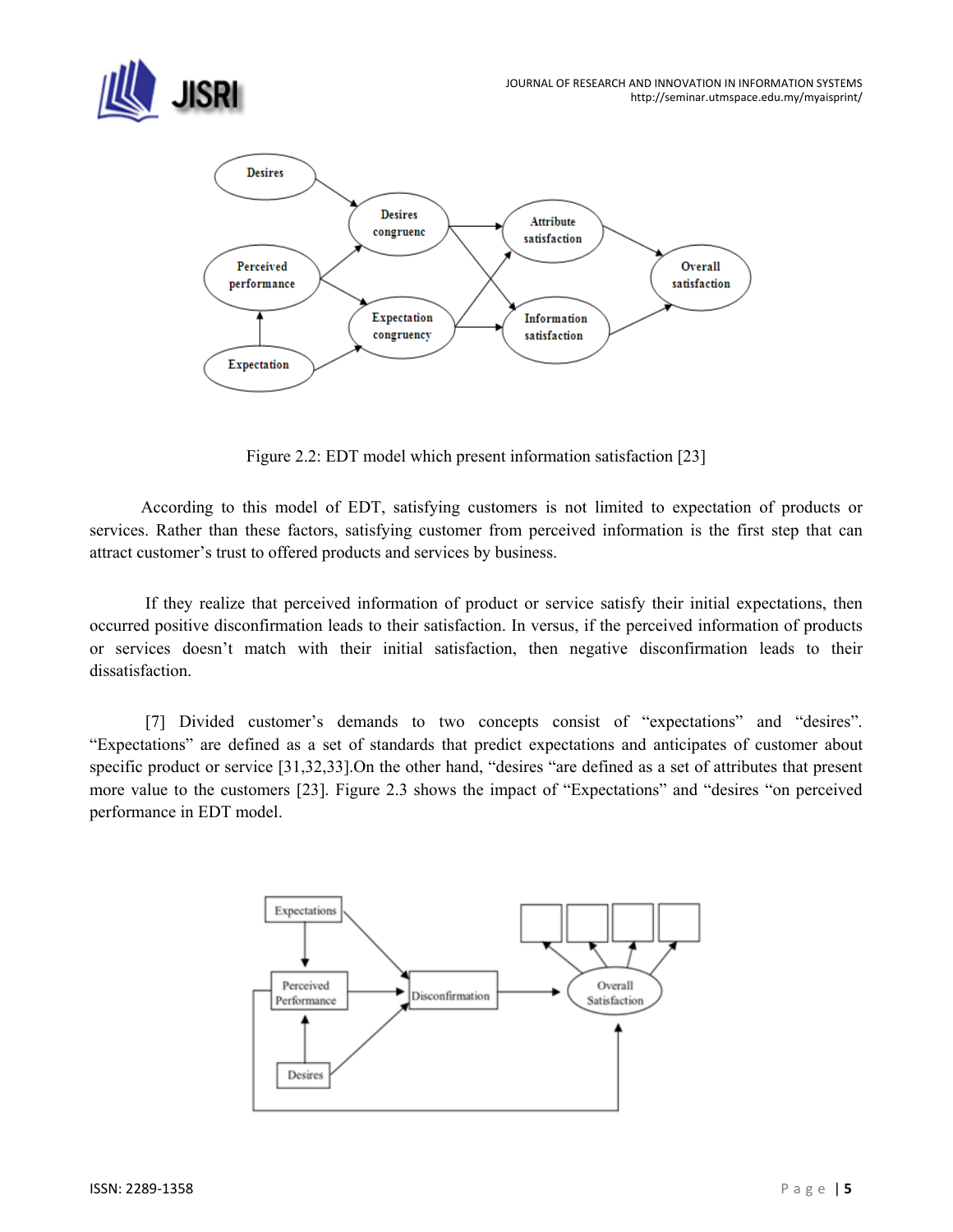

## Figure 2.3: Desires and Expectation Disconfirmation model [7]

 According to this model of EDT (Figure 2.3), expectations has a positive impact on perceived performance [7, 9] and desires produce a positive relationship with perceived performance, too [7]. Also, Disconfirmation generates a positive effect on overall satisfaction, that is consists of both negative and positive disconfirmation [9]. Despite of pervious researches that didn't find any relationship between perceived performance and overall satisfaction [5,23], current research has confirmed performance has direct impact on overall satisfaction [23,27,35].Overall e-satisfaction can define as customer's satisfaction of previous purchase experience from websites in different aspects such as customer's information satisfaction, online facilities satisfaction and purchase satisfaction.

 In summary, EDThas two famous variables that are named (expectation or desire) and (experience or percieved performance). These variables are defined in two different time periods. (Expectation or desire) are related to the pre-purchase time period that a customer has intial expectaion or desire about a specific performance such as quality of products or services. (Experience or perceived performance) are related to the after-purchase time period that the customer gets experience after perceiving a real performance such as quality of specific product or service. The diferrence between (initial expectation or desire) and (percieved experience or performance) is known as disconfirmation of expectation or desire [5,7,8].

 The result of this difference, means disconfirmation of expectation or desire can be positive or negative.When customer's perceived performance about the quality of specific product or service is better than customer's expectation or desire,the positive disconfirmation will ocure.At the same way, when customers perceives the performance worse than what they expected or desired about the quality of specific product or service,the negative disconfirmation will emerge.According to [9] positive disconfirmation will lead to customer satisfaction and negative disconfirmation means perceived performance of products or services couldn't attract customer satisfaction. These three teorical definitions involve expectations, negative or positive disconfirmation and customer's behaivour along satisfaction or dissatisfaction are explained transparently by a framework of [12] that divided these three kinds of definition to three part and explained the relationship among them.

 [12] proposed a conceptual framework consist of three parts: part 1(expectations), part 2 (customer's satisfaction or dissatisfaction) and part3 (customer's behaviors).This framework is illustrated in Figure 2.4. It clearly shows meeting which kinds of expectation in part 1 lead to customer satisfaction in part 2 and in versus failure of meeting which kinds of expectations in part 1cause dissatisfaction feel in customers as part 2, also it indicates satisfaction or dissatisfaction feels as part 2 lead to which behaviors in customers as part 3.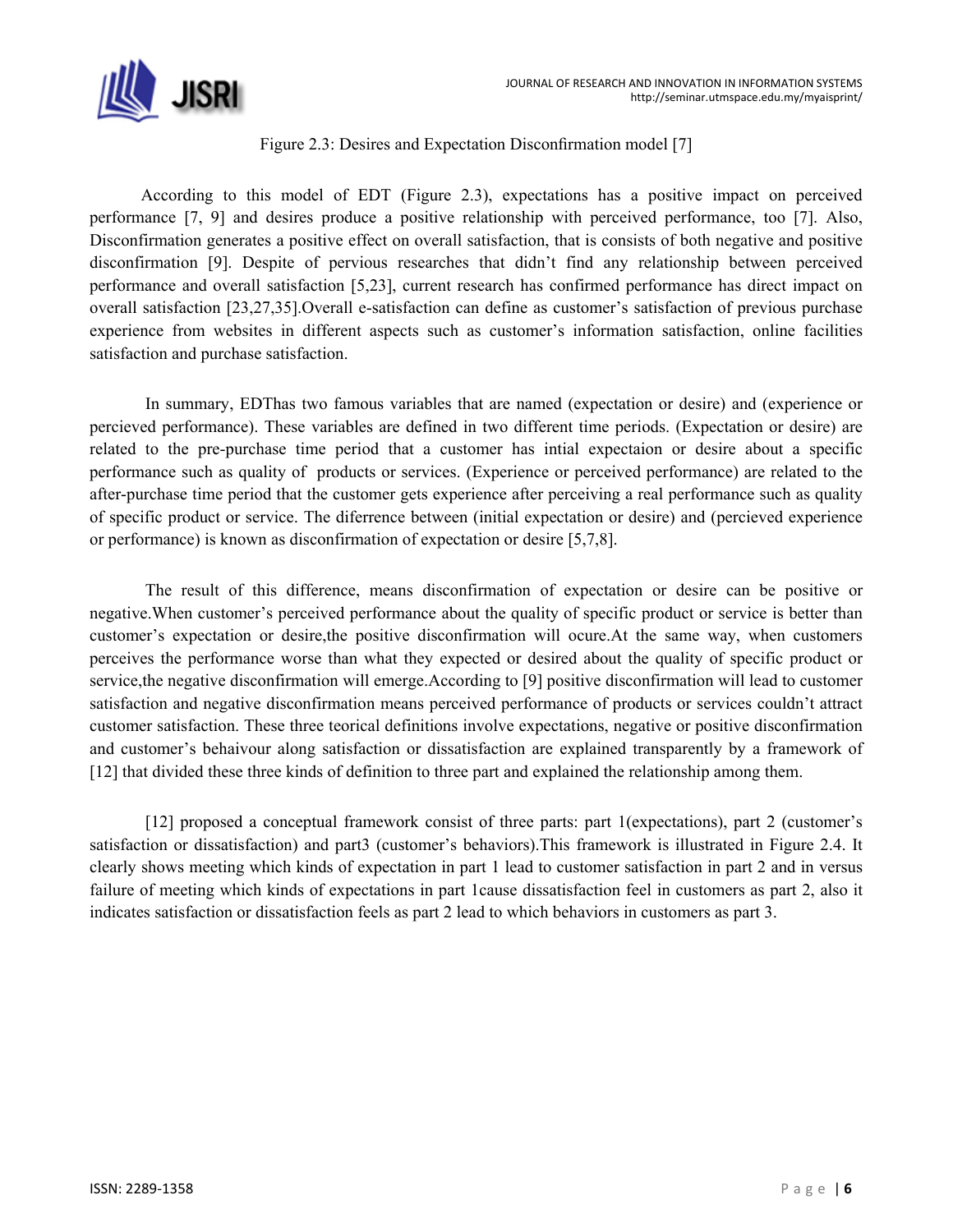



Figure 2.4 Conceptual framework of EDT [12]

 First part of this framework indicates that customer's expectations have different levels consist of two zones: intolerable and tolerable areas. In intolerable zone, the smallest difference between customer's expectation and perceived performance will lead to dissatisfaction result as is shown in part 2, while in tolerable zone three state is predictable. First, when perceived performance is adequate and acceptable in comparison with customers expectation that leads to acceptance result of previous usage of product or services in part 2, but it yet has a negative disconfirmation because couldn't make a more satisfaction in customers. Second, when perceived performance is very near to whatever customer had desired or predicted that lead to satisfaction or delight feel. Disconfirmation of this difference will be positive because this performance could make more satisfaction in customers.

 Third part explains customer behavior from perceived satisfaction or dissatisfaction. High satisfaction or even delight feel in customers from previous purchase will lead to compliment behavior and as it is predictable dissatisfaction feel will lead to complain behavior.

## **2.3 EDT measurement methods**

 [7] examined five methods for measuring disconfirmation of customer's expectation and desire and identified advantages and disadvantages of these methods. Tables 2.1 till 2.5 explain these methods with details.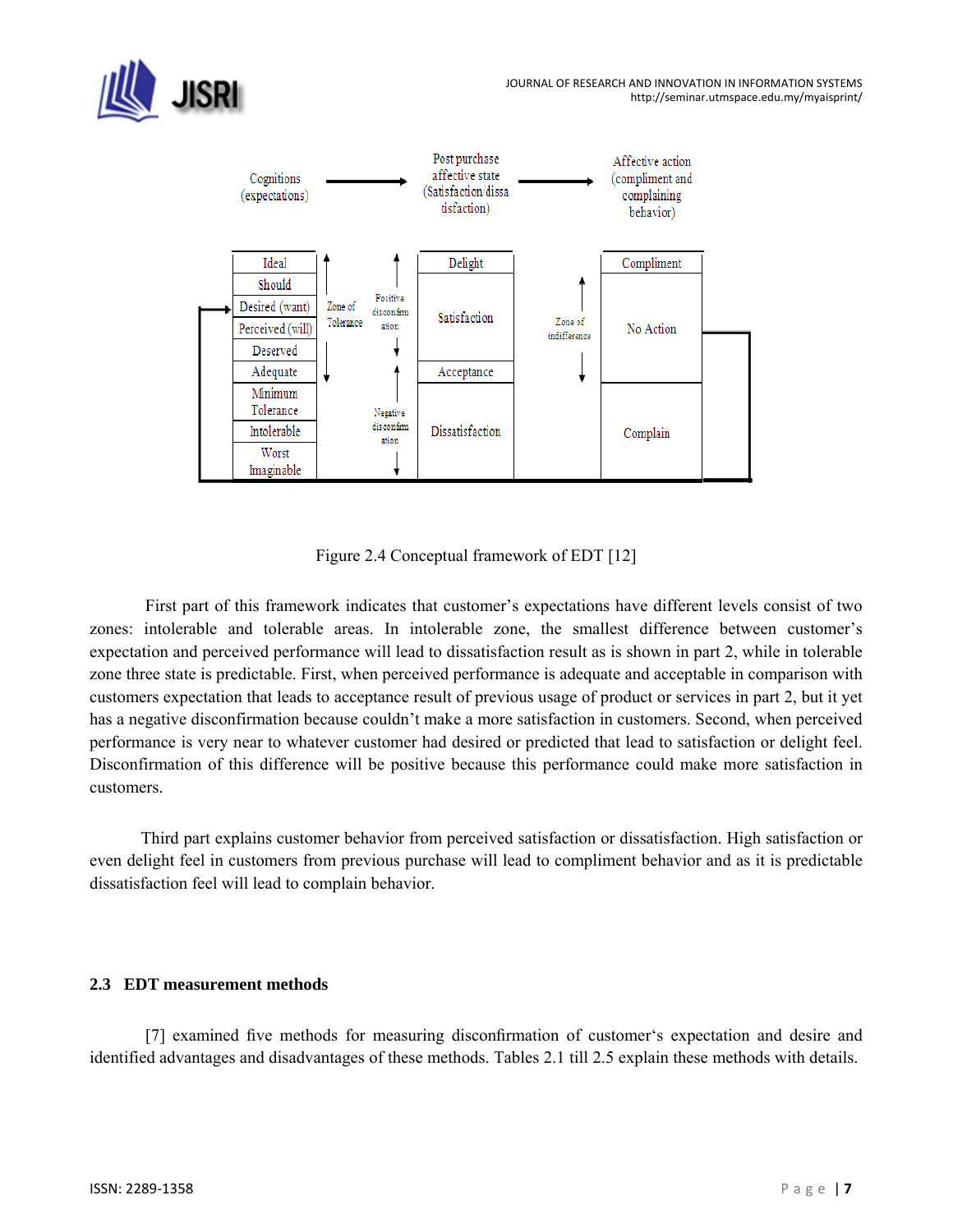

|  | Table 2.1: Difference score (DIFF) [7] |  |
|--|----------------------------------------|--|
|--|----------------------------------------|--|

| <b>Method of</b><br><b>Disconfirmation</b><br><b>Measurement</b> | <b>Studies</b>        | <b>Description</b><br><b>Mathematical</b> | Verbal<br><b>Description</b> |
|------------------------------------------------------------------|-----------------------|-------------------------------------------|------------------------------|
| Difference                                                       | [1,35,36,37,38,39,40, | $\Sigma$ (Pi-Si)                          | Disconfirmation              |
| score                                                            | 41]                   | where Pi is the                           | is the numerical             |
| (DIFF)                                                           |                       | performance on                            | difference                   |
|                                                                  |                       | attribute i;                              | <b>between</b>               |
|                                                                  |                       | Si is the standard on                     | performance and              |
|                                                                  |                       | attribute <i>i</i> .                      | a pre experience             |
|                                                                  |                       |                                           | Standard.                    |
|                                                                  |                       |                                           |                              |
|                                                                  |                       |                                           |                              |

**Advantages:** this method is efficient when measures of the standard and performance are needed.

**Disadvantages:** low reliability, assumes pre use expectations are the same as retrieved expectations.

| <b>Method of</b><br><b>Disconfirmation</b><br><b>Measurement</b> | <b>Studies</b> | <b>Description</b><br><b>Mathematical</b>                                                                               | <b>Verbal Description</b>                                                                                |
|------------------------------------------------------------------|----------------|-------------------------------------------------------------------------------------------------------------------------|----------------------------------------------------------------------------------------------------------|
| Direct effects<br>Model (DEM)                                    | [40, 42, 43]   | $\Sigma$ Pi, $\Sigma$ Si<br>where: Pi is the<br>performance on<br>attribute i;<br>Si is the standard<br>on attribute i. | The standard and<br>perceived performance<br>are<br>modeled as direct<br>antecedents of<br>satisfaction. |

Table 2.2: Direct effects Model (DEM) [7]

**Advantages:** Does not constrain the effects of the standard and performance to be equal, as do difference scores.

**Disadvantages:** Assumes pre use expectations are the same as retrieved expectations.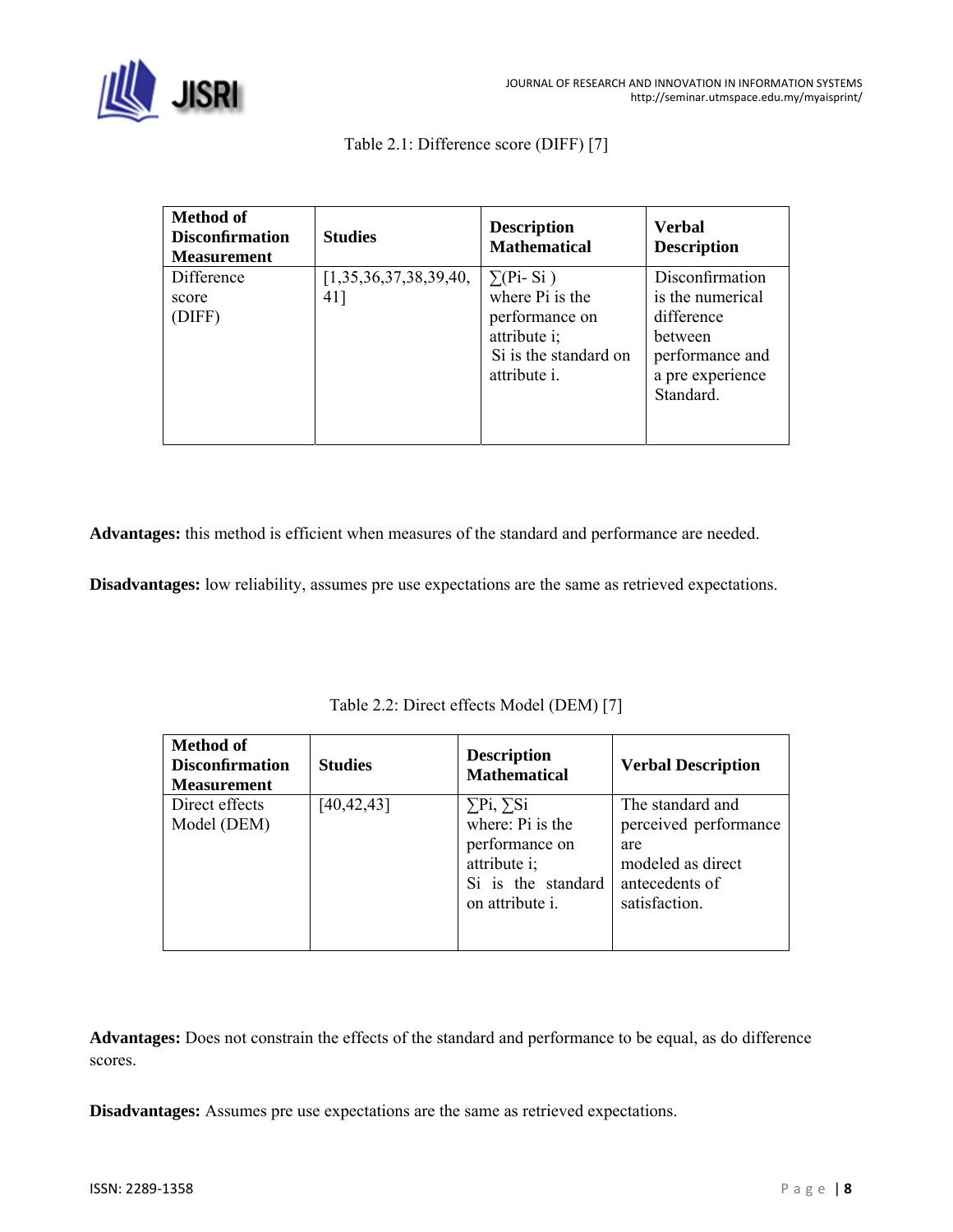

| <b>Method of</b><br><b>Disconfirmation</b><br><b>Measurement</b> | <b>Studies</b>  | <b>Description</b><br><b>Mathematical</b>                                                                                                                                    | <b>Verbal Description</b>                                                                                                      |
|------------------------------------------------------------------|-----------------|------------------------------------------------------------------------------------------------------------------------------------------------------------------------------|--------------------------------------------------------------------------------------------------------------------------------|
| (BTWT)<br>Better than/<br>worse than                             | [5, 27, 32, 35] | $\Sigma$ SDi where:<br>SDi is the subjective<br>judgment of the degree of<br>difference between<br>performance and the<br>standard, and an evaluation<br>of this difference. | Disconfirmation is a<br>subjective assessment<br>of whether the<br>performance was<br>better than or worse<br>than a standard. |

Table 2.3: Better than/worse than model (BTWT) [7]

**Advantages:** Straightforward, direct measure.

**Disadvantages:** May produce are striction in range when used with desires; past research has found a lack of relationship with its purported antecedents

| <b>Method of</b><br><b>Disconfirmation</b><br><b>Measurement</b> | <b>Studies</b> | <b>Description</b><br><b>Mathematical</b>                                                                                           | <b>Verbal Description</b>                                                                                    |
|------------------------------------------------------------------|----------------|-------------------------------------------------------------------------------------------------------------------------------------|--------------------------------------------------------------------------------------------------------------|
| Standard-percept<br>disparity (SPD)                              | [44]           | $\Sigma$ SDi where:<br>SDi is the subjective<br>judgment of the degree<br>of difference between<br>performance and the<br>standard. | Disconfirmation is a<br>subjective<br>assessment of how<br>performance is<br>different from the<br>standard. |

| Table 2.4: Standard-percept disparity model (SPD) [7] |  |
|-------------------------------------------------------|--|
|                                                       |  |

**Advantages:** Straightforward, direct measure.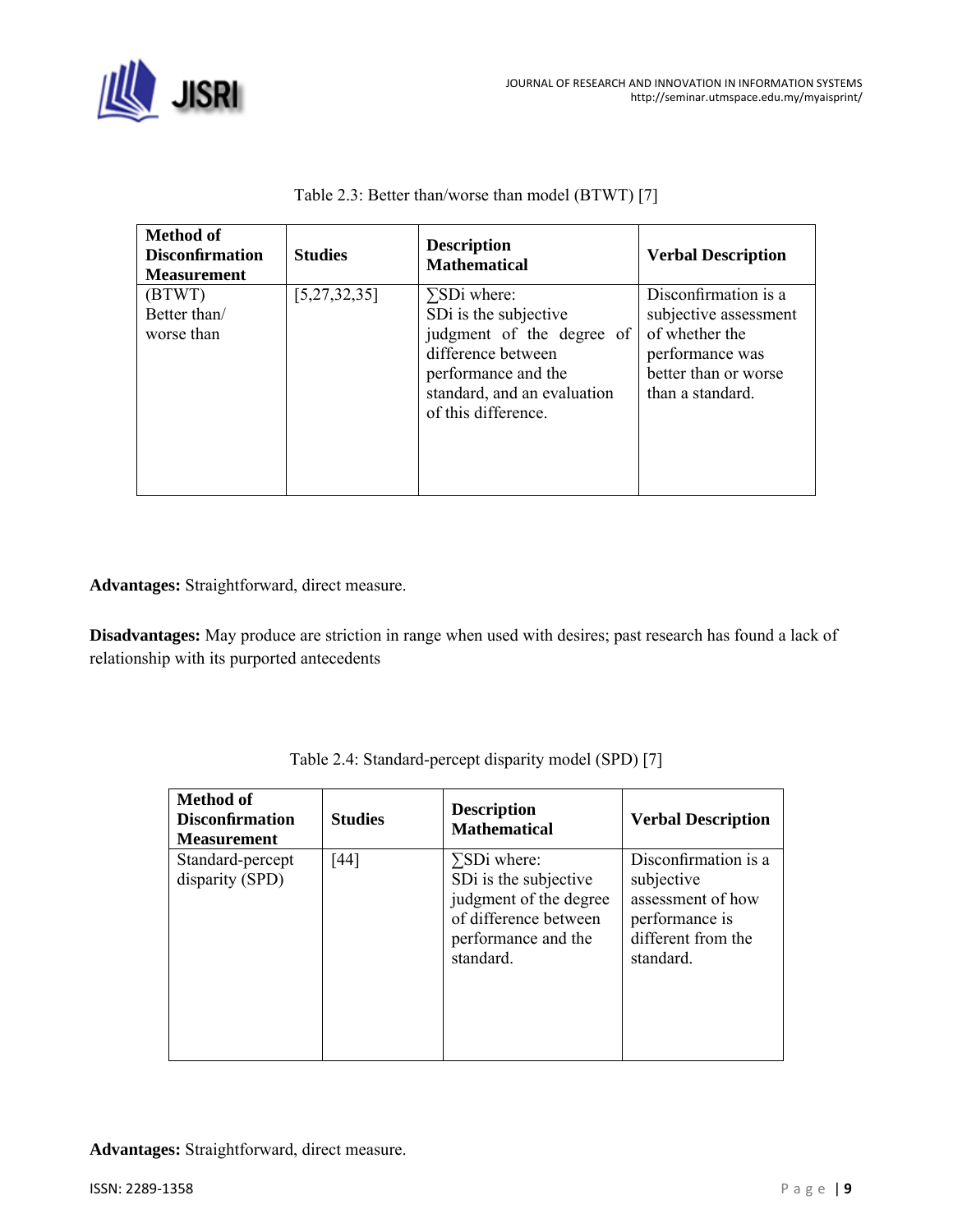

**Disadvantages:** Does not account for performance that exceeds the standard; does not explicitly include an evaluation of difference.

| <b>Method of</b><br><b>Disconfirmation</b><br><b>Measurement</b> | <b>Study</b> | <b>Description</b><br><b>Mathematical</b>                                                                                                                 | <b>Verbal</b><br><b>Description</b>                                                                                              |
|------------------------------------------------------------------|--------------|-----------------------------------------------------------------------------------------------------------------------------------------------------------|----------------------------------------------------------------------------------------------------------------------------------|
| Additive<br>Difference<br>model (ADM)                            | [7,45]       | $\Sigma$ SDi ei where:<br>SDi is the subjective<br>judgment of the degree<br>of difference between<br>performance and<br>the standard.<br>And (ei) is the | Disconfirmation is<br>a subjective<br>assessment of how<br>performance is<br>different from the<br>standard.<br>Multiplied by an |
|                                                                  |              | evaluation of<br>this difference.                                                                                                                         | evaluation of this<br>difference.                                                                                                |

| Table 2.5: Additive Difference model (ADM) [7] |
|------------------------------------------------|
|------------------------------------------------|

**Advantages:** Close match to conceptual definition of disconfirmation; is a general form of other combinatorial methods.

**Disadvantages:** Requires two measures for each attribute.

## **3. METHODOLOGY**

 This study focuses on a review of EDT to fulfill three objectives of this study. EDT model evolution reviewed to identify capabilities of EDT in measuring customer satisfaction from multiple aspects. For this aim, this review started from first model of EDT by [11] and introduced the capabilities which added to the first model of EDT to measure customer satisfaction from different aspects such as satisfaction of products and services quality and information quality that provide by specific B2C E-commerce.

 For introducing EDT measurement methods, a review on [7] conducted by this study for introducing 5 measurement methods of EDT and their strengths and weaknesses. At the end of this review with comparison among multiple measurement models, appropriate models that can measure customer satisfaction from all aspects will introduce in the conclusion of the review.

## **4. CONCLUSION**

 [7] examined Five methods which are introduced in the previous part for measuring disconfirmation of customer's expectation and desire. The results showed the only methods that worked well across both standards involve customer's expectation and desire were the Additive Difference Model (ADM) and Direct Effects Model (DEM). The usefulness of the ADM is primarily in theoretical research where researchers want to use a common method for measuring both desires disconfirmation and expectations disconfirmation.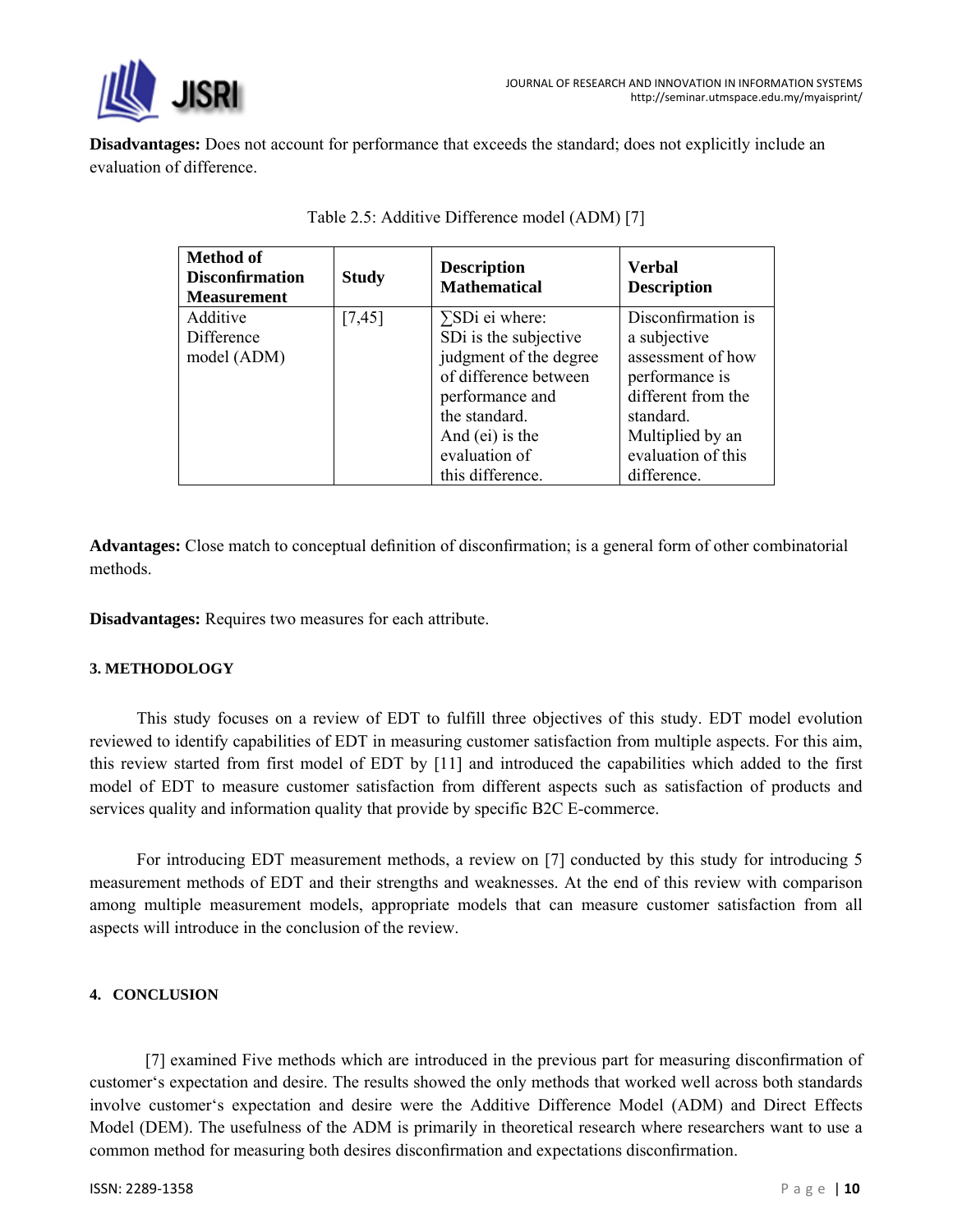Between DEM and ADM methods, when managers need information about desires and expectations DEM appears to be a good choice but it does not provide a distinct measure of the disconfirmation of customer's expectation and desire. That's why it is not suitable in most managerial issues because managers can't realize their operation in providing customer's satisfaction. In versus ADM provide a distinct measure of the disconfirmation of customer's expectation and desire. That's why it is concerned by managerial issues.

 Because of the importance of Additive Difference Model (ADM) in measuring disconfirmation of customer's expectation and desire which make possible measuring customer's satisfaction, in the next section literature review is followed by studying ADM mathematically to identify how ADM measure customer satisfaction.

 Author believes ADM model can use as an accurate method for measuring customer satisfaction from quality of services, products and information which present by websites of B2C e-businesses. Also, it can use for measuring customer satisfaction from actual performance of B2C e-businesses which deliver their products to the customers non-virtually. Delivery of right products in the right time with the right quality all are some aspects of customer satisfaction that can meet customer's expectation and can measure by ADM method accurately. There is not adequate consider on this method in the previous studies for measuring customer satisfaction from the applications that displayed above. This review can encourage researchers to use this method to examine in suggested applications for measuring customer satisfaction.

## **ACKNOWLEDGMENT**

The author knowledge involved of the useful and constructive comments of Dr.Aryati Bt Bakri and Dr.Ab Razak Che Hussin.

### **REFERENCES**

- [1] Zeithaml, V. A., Berry, L. L., & Parasuraman, A. (1996). The behavioral consequences of service quality. *Journal of Marketing 60*(2), 31–46.
- [2] Brady, M. K., & Cronin, J. J. (2001). Some new thoughts on conceptualizing perceived service quality: A hierarchical approach. *Journal of Marketing, 65*(3), 34–49.
- [3] Brady, M. K., Knight, G. A., Cronin, J. J., Tomasb, G., Hult, M., & Keillor, B. D. (2005). Removing the contextual lens: A multinational, multi-setting comparison of service evaluation models. *Journal of Retailing, 81*(3), 215–230.
- [4] Kalacota, R., & Whinston, A. (1997). Electronic Commerce: A Manager's Guide. *Addison-Wesley, Reading, MA*.
- [5] Oliver, R. L. (1980a). A cognitive model of the antecedents and consequences of satisfaction decisions. *Journal of Marketing Research, 17*(November), 460–469.
- [6] Patterson, P., & L. Johnson. (1997). "Modeling the determinants of customer satisfaction for business-tobusiness professional services.". *Journal of the Academy of Marketing Science, 25*(1), 4-17.
- [7] Spreng, R. A., & Jr., T. J. P. (2003). A Test of Alternative Measures of Disconfirmation. *Decision Sciences, 34*(1).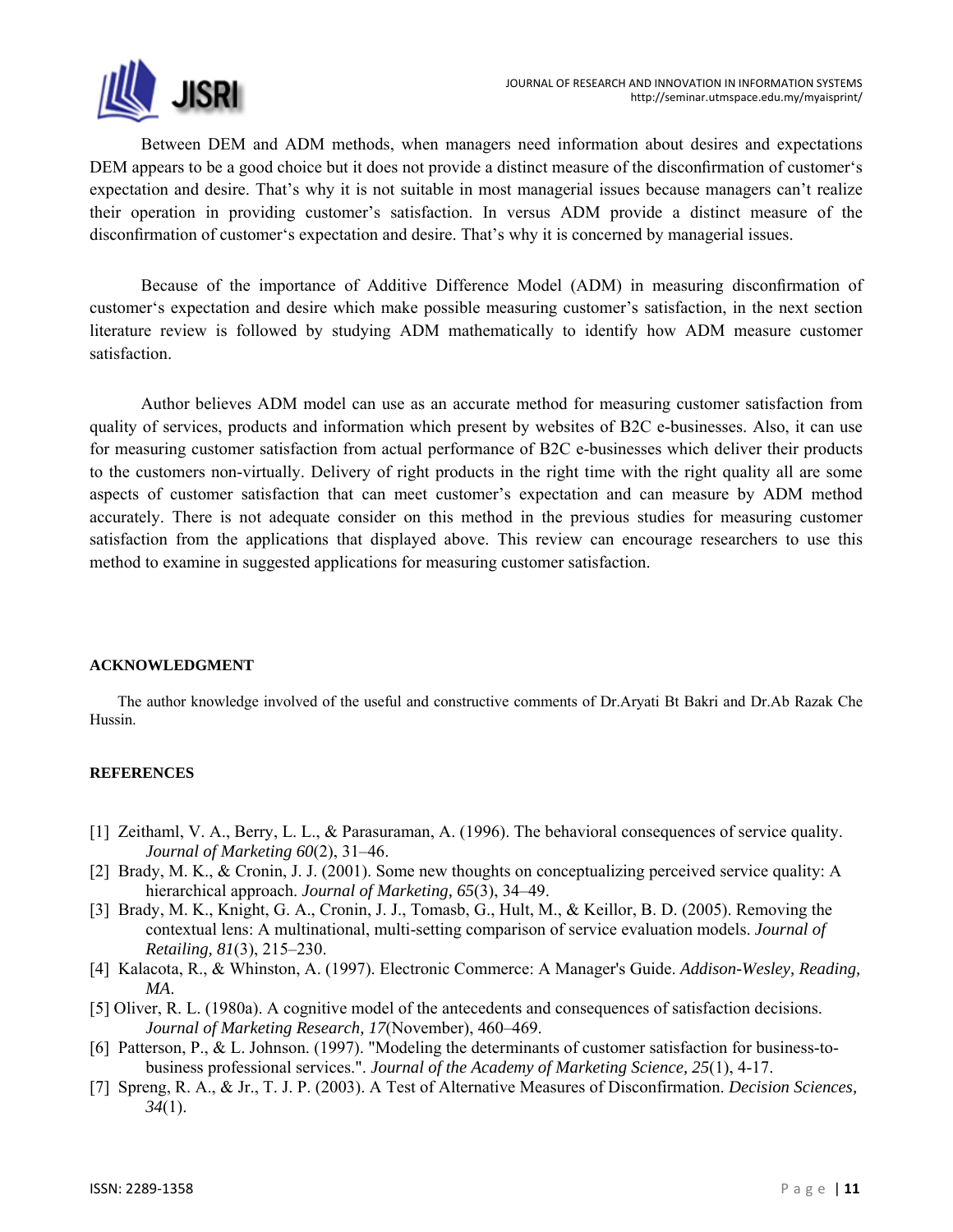

- [8] Bhattacherjee, A., & Premkumar, G. (2004). Understanding changes in belief and attitude toward information technology usage: A theoretical model and longitudinal test. *MIS Quarterly, 28*(2), 229- 254.
- [9] Yi, Y. (1990). A critical review of consumer satisfaction. *In V. A. Zeithaml (Ed.), Review of marketing 1990. Chicago: America Marketing Association*, 68–123.
- [10] Diehl, K. a., & P., C. (2010). "Great Expectations?! Assortment Size, Expectations, and Satisfaction.". *Journal of Marketing Research 47*(2), 312-322.
- [11] Oliver, R. L. (1977). "Effect of expectation and disconfirmation on postexposure product evaluations: an alternative interpretation.". *Journal of Applied Psychology, 62*(4), 480-486.
- [12] Santos, J., & Boote, J. (2003). "A theoretical exploration and model of consumer expectations,post purchase affective states and affective behaviour.". *Journal of Consumer Behaviour, 3*(2), 142-156.
- [13] Fallon, P., & Schofield, P. (2003). "First-timer versus repeat visitor satisfaction: the case of Orlando, Florida.". *Tourism Analysis, 8*(2), 205-210.
- [14] Gotlieb, J., & B., D. G. (1994). "Consumer satisfaction and perceived quality: Complementary or divergent constructs?". *Journal of Applied Psychology, 79*(6), 875.
- [15] Bhattacherjee, A. (2001a). An empirical analysis of the antecedents of electronic commerce service continuance. *Decision Support Systems, Volume, 32*(2), 201-214.
- [16] Bhattacherjee, A. (2001b). Understanding information systems continuance:An expectation-confirmation model. *MIS Quarterly Journal of Economics, 25*(3), 351-370.
- [17] Hsu, M., & H., C. H. Y. (2006). "A longitudinal investigation of continued online shopping behavior: An extension of the theory of planned behavior.". *International Journal of HumanComputer Studies, 64*(9), 889-904.
- [18] Khalifa, M. L., V. . (2002). Satisfaction with Internetbased services: The role of expectations and desires. *International Journal of Electronic Commerce, 7*(2), 31-49.
- [19] Patterson, P., & L. Johnson. (1997). "Modeling the determinants of customer satisfaction for business-tobusiness professional services.". *Journal of the Academy of Marketing Science, 25*(1), 4-17.
- [20] Picazo-Vela, S. (2009). The Effect of Online Reviews on Customer Satisfaction: An Expectation Disconfirmation Approach. *AMCIS 2009 Doctoral Consortium*.
- [21] Chen, C.-F. (2008). Investigating structural relationships between service quality, perceived value, satisfaction, and behavioral intentions for air passengers: Evidence from Taiwan. *Transportation Research Part A 42*, 709–717.
- [22] Finn, A., Wang, L., & Frank, T. (2009). Attribute Perceptions, Customer Satisfaction and Intention to Recommend E-Services. *Journal of Interactive Marketing, 23*, 209–220.
- [23] Spreng, R. A., MacKenzie, S. B., & Olshavsky, R. W. (1996). A reexamination of the determinants of consumer satisfaction. *Journal of Marketing 60*, 15-32.
- [24] Harmon-Jones, E. H.-J. a. C. (2007). Cognitive Dissonance Theory: An Update with a Focus on the Action-Based Model. *Handbook of Motivation Science. J. Y. S. a. W. L. Gardner,The Guilford Press.*
- [25] Hausknecht, D. J. S. (1998). "" After I Had Made the Decision, I...:" Toward a Scale to Measure Cognitive Dissonance.". *Journal of Consumer Satisfaction Dissatisfaction and Complaining Behavior* 119-127.
- [26] Staples, D. S., & Wong, I. (2002). Having expectations of information systems benefits that match received benefits: does it really matter? *Information & Management 40*(2), 115-131.
- [27] Churchill, G. A., & Surprenant, C. (1982). An investigation into the determinants of consumer satisfaction. *Journal of Marketing Research, 19*(November), 491–504.
- [28] Haistead, D., & Hartman, D. (1994). "Multisource effects on the satisfaction formation process." *Journal of the Academy of Marketing Science, 22*(2), 114-129.
- [29] Hunt, H. K. (1991). "Consumer satisfaction, dissatisfaction and complaining behavior.". *Journal of Social Issues, 24*(1), 107-117.
- [30] Erevelles, S., & Leavitt, C. (1992). "A comparison of current models of consumer satisfaction/dissatisfaction.". *Journal of Consumer Satisfaction, Dissatisfaction and Complaining Behavior, 5*(10), 104-114.
- [31] Bearden, W. O., & Teel, J. E. (1983). Some determinants of consumer satisfaction and complaint reports. *Journal of Marketing Research 20(February)*, 21–28.